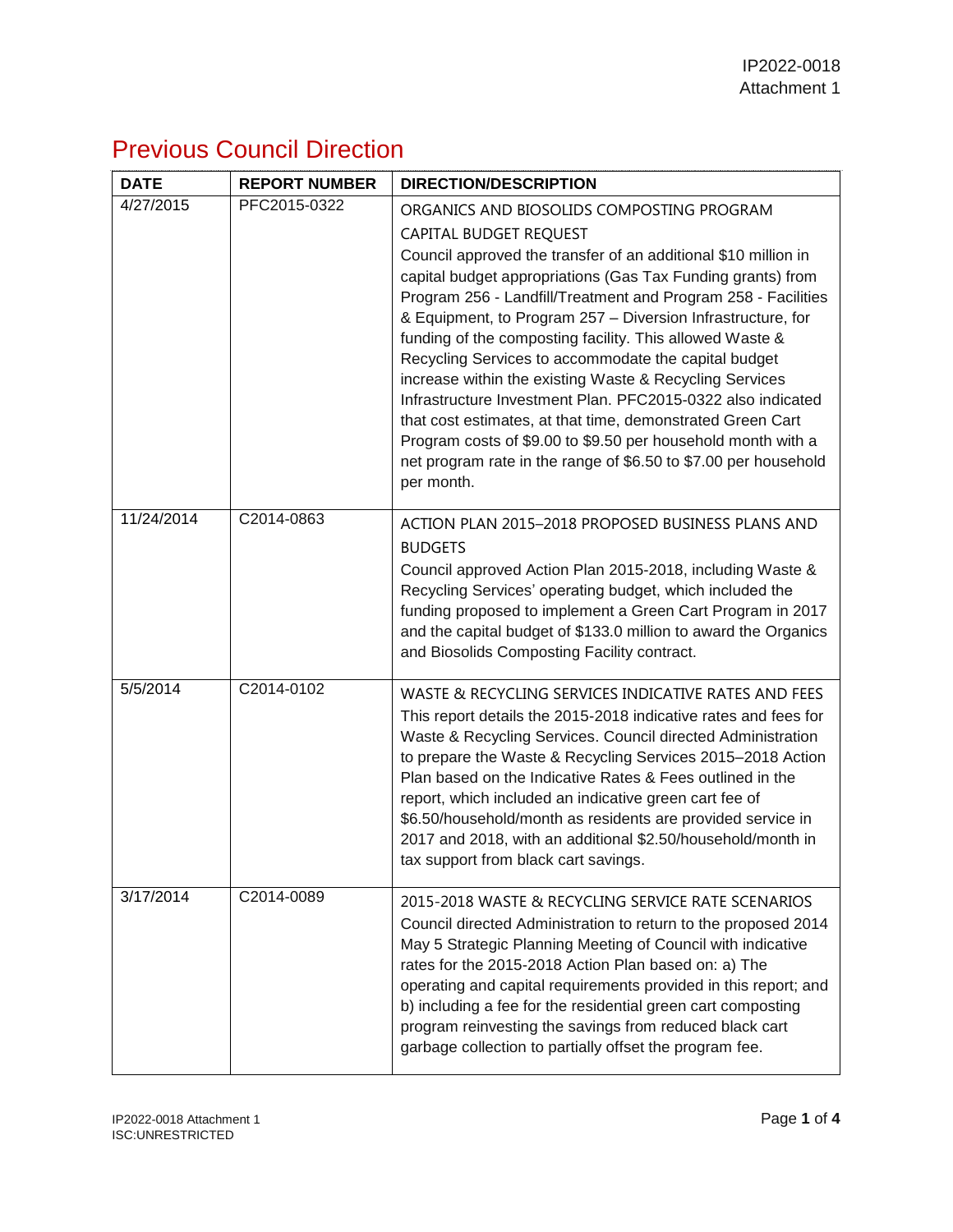| 5/27/2013 | PFC2013-0409 | ORGANICS AND BIOSOLIDS COMPOSTING PROGRAM<br>CAPITAL BUDGET REQUEST<br>Council approved the recommendations that Council:1. Direct<br>Administration to commence a public private partnership<br>Design-Build-Operate (DBO) procurement by issuing a<br>Request for Qualifications for the composting facility referred<br>to in Recommendation 2 of report C2013-0246 with an<br>operating agreement term of up to 10 years; 2. Subject to<br>Council approving Administration's recommendations in 2014<br>regarding alternative operating budget funding options, as<br>referred to in Recommendation 4 of report C2013-0246, direct<br>Administration to issue a Request for Proposal for the<br>composting facility referred to above; 3. Approve a capital<br>budget appropriation of \$133.0 million to Program 257 -<br>Diversion Infrastructure funded from self-supported debt<br>(\$129.7 million) and revenue/reserve (\$3.3 million) for the<br>construction of a composting facility for processing residential<br>food and yard waste and biosolids as detailed in Table 1; 4.<br>Approve a capital budget appropriation of \$25.0 million to<br>Program 257 - Diversion Infrastructure funded from self-<br>supported debt for the site servicing requirements for the<br>Diversion Resource Recovery Campus at Shepard landfill as<br>detailed in Table 2; and 5. Direct that Attachment 4 remain<br>confidential under Sections $16(1)(b)$ , $24(1)(a)$ & $(b)(i)$ and $(c)$ ,<br>25(1)(c) and 27(1) of the Freedom of Information and<br>Protection of Privacy Act until directed otherwise. |
|-----------|--------------|-----------------------------------------------------------------------------------------------------------------------------------------------------------------------------------------------------------------------------------------------------------------------------------------------------------------------------------------------------------------------------------------------------------------------------------------------------------------------------------------------------------------------------------------------------------------------------------------------------------------------------------------------------------------------------------------------------------------------------------------------------------------------------------------------------------------------------------------------------------------------------------------------------------------------------------------------------------------------------------------------------------------------------------------------------------------------------------------------------------------------------------------------------------------------------------------------------------------------------------------------------------------------------------------------------------------------------------------------------------------------------------------------------------------------------------------------------------------------------------------------------------------------------------------------------------------------------------------------------------------|
| 4/15/2013 | C2013-0246   | ORGANICS AND BIOSOLIDS COMPOSTING PROGRAM<br>Through this report WRS was authorized to proceed with<br>preparation of Request for Qualifications (RFQ) and Request<br>for Proposal (RFP) documents for a City-owned, private sector<br>Design-Build-Operate composting facility.                                                                                                                                                                                                                                                                                                                                                                                                                                                                                                                                                                                                                                                                                                                                                                                                                                                                                                                                                                                                                                                                                                                                                                                                                                                                                                                                |
| 4/15/2013 | UCS2013-0037 | RESIDENTIAL FOOD AND YARD WASTE PILOT RESULTS<br>The pilot has provided important information on operational<br>costs, collection efficiency, amount and type of material<br>collected and the customer experience. The pilot consisted of<br>weekly collection of a green cart, weekly collection of the blue<br>cart and a change to once every two weeks collection of the<br>black cart. The change to every other week collection for the<br>black cart was important to maximize diversion in both the<br>green and blue carts. Council received the report for<br>information.                                                                                                                                                                                                                                                                                                                                                                                                                                                                                                                                                                                                                                                                                                                                                                                                                                                                                                                                                                                                                           |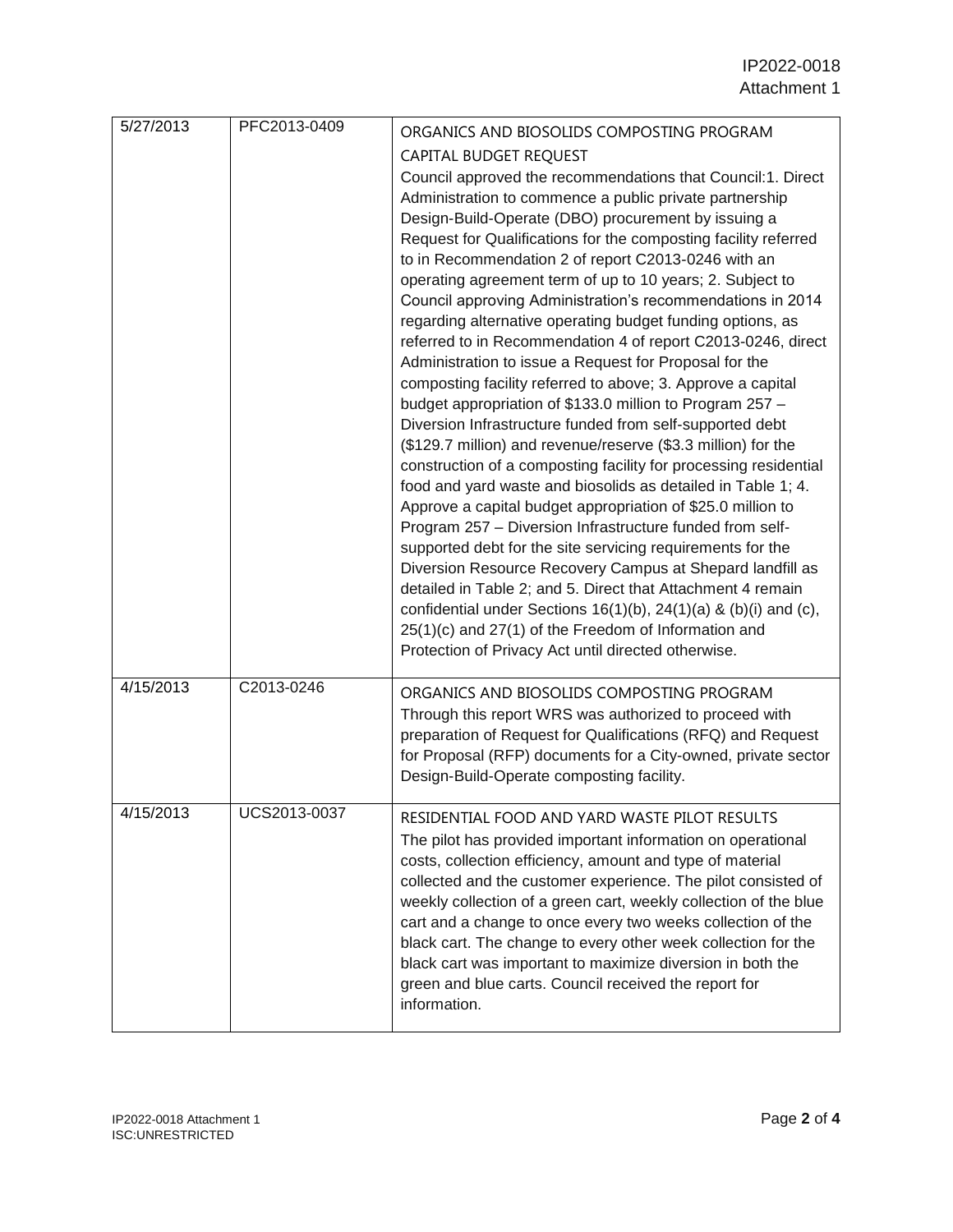| 4/15/2013                            | UCS2012-0843 | ORGANICS DIVERSION PROGRAM COMPOSTING FACILITY<br>OWNERSHIP AND CONTRACT DELIVERY METHODOLOGY<br>This report was brought to Council on 2013 January 28 and<br>was subsequently referred to the 2013 April 15 Strategic<br>Planning Meeting of Council. The report outlined the<br>investigation and analysis used to select an ownership and<br>contract delivery methodology for delivering an organics<br>composting facility. The recommended delivery method was<br>Design-Build-Operate (DBO) in which The City owns the<br>processing facility that the private sector designs, builds and<br>operates. |
|--------------------------------------|--------------|---------------------------------------------------------------------------------------------------------------------------------------------------------------------------------------------------------------------------------------------------------------------------------------------------------------------------------------------------------------------------------------------------------------------------------------------------------------------------------------------------------------------------------------------------------------------------------------------------------------|
| 7/16/2012                            | UCS2012-0227 | ORGANICS DIVERSION PROGRAM - COMPOSTING FACILITY<br><b>SITE LOCATION</b><br>Council approved that, subject to Council approving a capital<br>budget in 2013 Q1, a composting facility be located on City<br>lands within the Shepard landfill, east of 68th Street SE and<br>west of the Transportation and Utility Corridor. Council also<br>directed Administration to proceed with appropriate<br>applications to Alberta Environment and Sustainable<br>Resource Development and that the development approval<br>processes be initiated and carried out as soon as possible for<br>the subject site.     |
| 2/29/2012                            | UCS2012-03   | ORGANICS DIVERSION PROGRAM SCOPE OF WORK<br>This report outlined the major milestones toward a city-wide<br>residential food and yard waste collection and composting<br>program including a timetable on when Council will be<br>informed and consulted on key decisions. The Standing Policy<br>Committee on Utilities and Corporate Services received this<br>report for information.                                                                                                                                                                                                                      |
| 11/7/2011                            | UE2011-21    | RESIDENTIAL FOOD AND YARD WASTE DIVERSION UPDATE<br>Council directed Administration to implement a residential<br>food and yard waste diversion pilot to commence in 2012 and<br>return no later than March 2013 with pilot results and<br>recommendations for an organics diversion program aligned<br>with previous Council direction (UE2011-05).                                                                                                                                                                                                                                                          |
| 3/7/2011<br>IP2022-0018 Attachment 1 | UE2011-05    | PROGRESS TOWARDS 80/20 BY 2020 IN THE RESIDENTIAL<br><b>SECTOR</b><br>Council directed Administration to: 1.<br>Proceed with public<br>engagement on food and yard waste diversion in 2011 and<br>report back with results no later than 2011October;2.<br>Pending Council direction in 2011October, include in<br>2012-14 Business Plan an organics pilot in 2012; 3.<br>Return to Council no later than 2013 March: a. With<br>Page 3 of 4                                                                                                                                                                  |